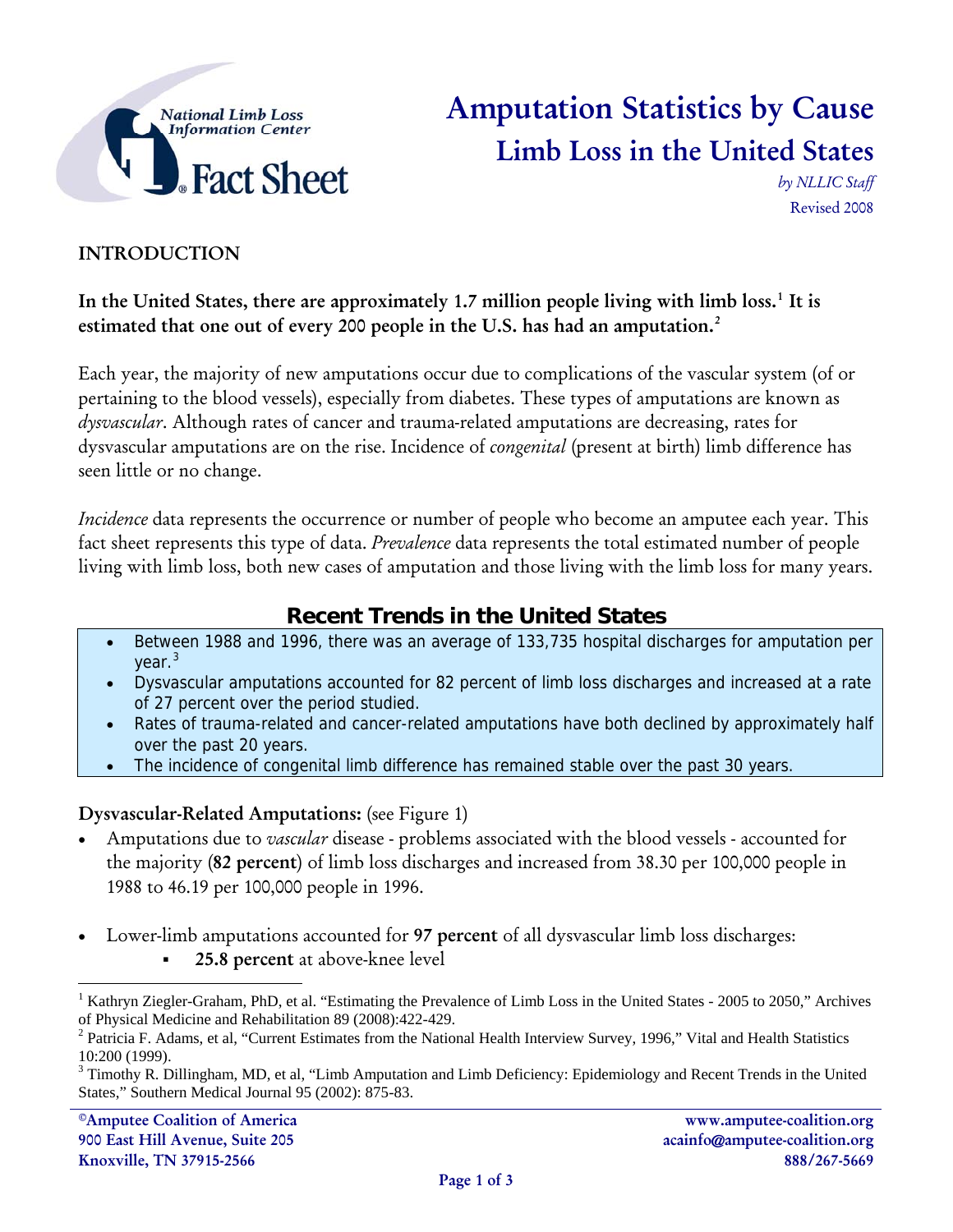

# Amputation Statistics by Cause Limb Loss in the United States

*by NLLIC Staff*  Revised 2008

- 27.6 percent at below-knee level
- 42.8 percent involving numerous other levels.
- In all age groups, the risk of dysvascular amputation was highest among males and individuals who are African American.